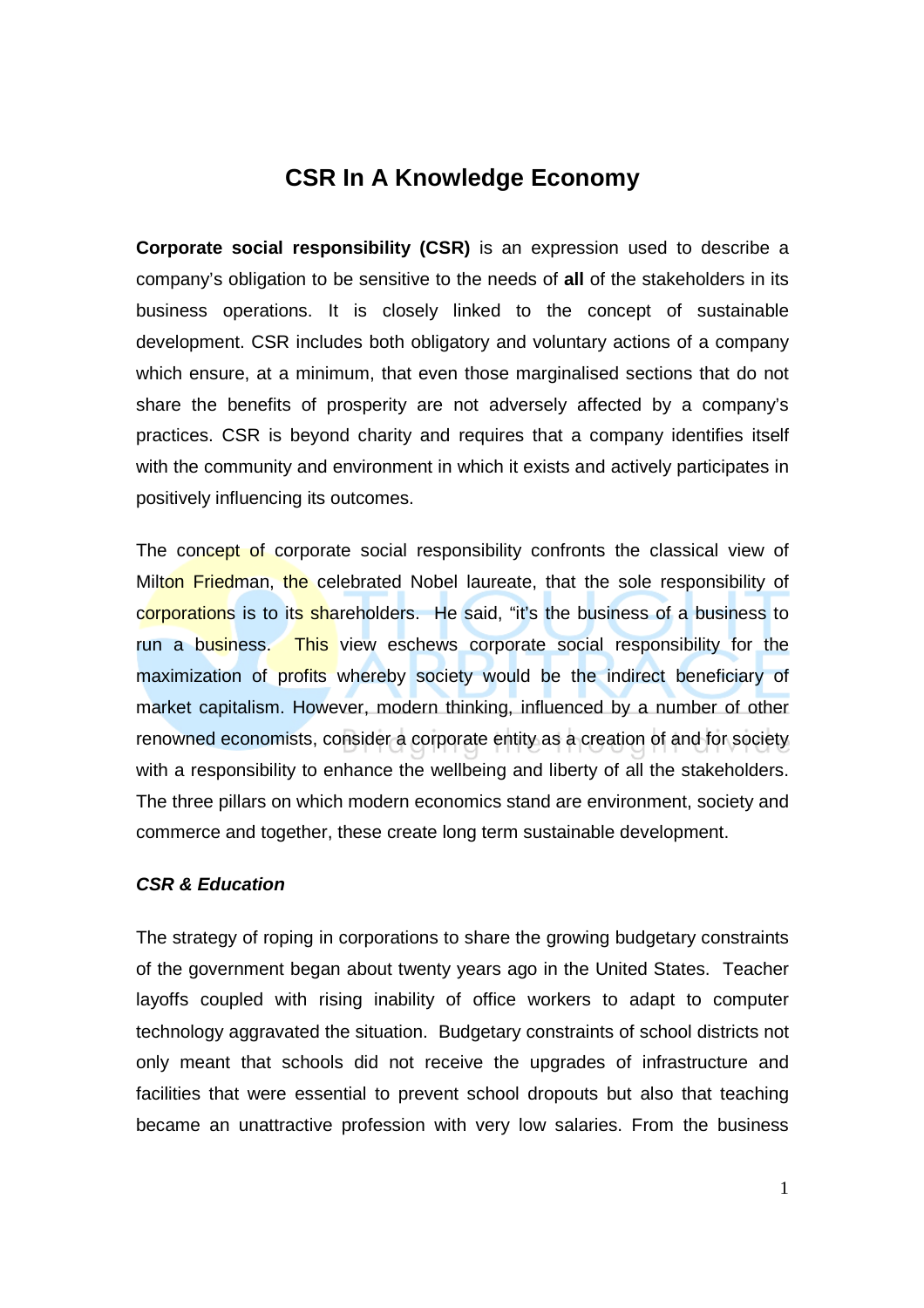perspective, this situation was catastrophic since it meant a dismal employee profile for the future. Concern for America to be competitive in the next century catapulted corporations to intervene and help solve this problem along with political and education leaders.

#### **The Knowledge Economy**

It is now accepted wisdom that **knowledge** has become one of the major factors of production, up there with land, capital and labour of the classical economic theory. This is also borne out by India's success stories over the past few years in the field of IT and IT-enabled industries. Policy planners are also committed to making the country a knowledge economy. The urgent imperative, then, is to ensure that there are no shortages in this essential input, that is, to put all our efforts into reducing the 'knowledge gap'. **Knowledge gap** is defined by the World Bank as unequal distribution of know-how across and within countries. Along with digital divide, knowledge gap is a major impediment to economic development.

 Indian companies have been in the business of process deliveries for years and have established Brand India in no uncertain terms. Brand India now stands for commitment, quality, and now of credibility. At the moment India appears to be riding the wave but there are enough countries with similar advantages who can challenge the "Great Indian Advantage". As more countries join the queue for a share of the outsourcing pie, India may find itself priced out of the market by equally qualified populace in other countries. India cannot win this battle on the **cost factor** alone. It is an established economic fact that if you can do a job at a certain price, sooner or later, another person can deliver the same job at a lower price. India already has an edge in the off shoring and other knowledge-based industries and by relentlessly focusing on quality and establishing high levels of delivery quality, this industry can easily put itself beyond competition.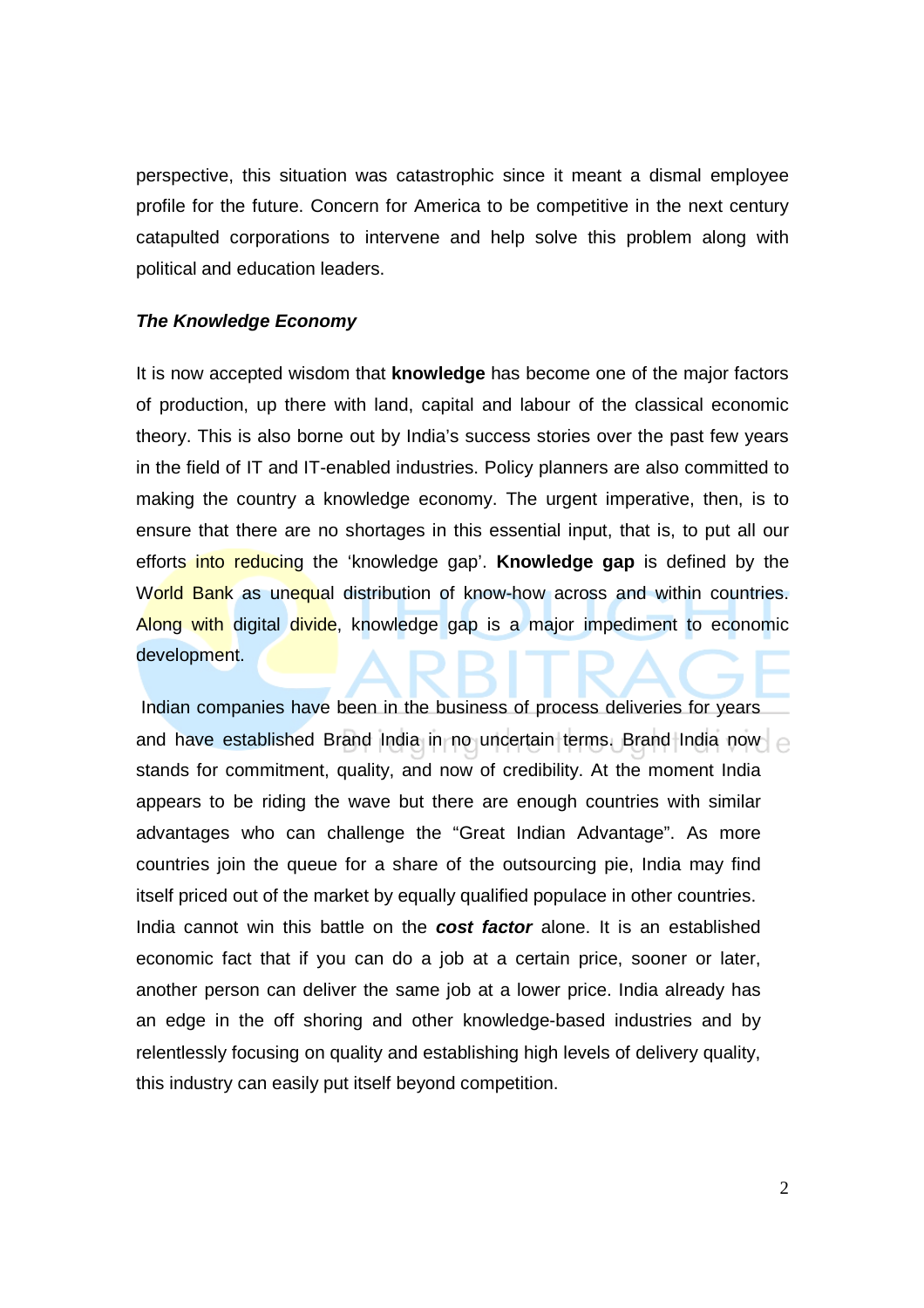The focus on quality, however, has to find rapid backward integration into India's education system. For, what is the use of producing millions of engineers and other graduates if, to quote Infosys chief mentor Narayanmurthy, "75% of Indian engineering graduates are unemployable"? The hunger of the offshore industry boom has to immediately ratchet-up the quality of education and training imparted by numerous Indian institutes. The biggest threat today is from countries like China, Philippines and Mexico. All these countries have large populations, hungry for success and promise to deliver on quality just as well as India. India can pride itself on having a lead in infrastructure, experience and the largest English-speaking population but others can rapidly pare down this advantage.

#### **Mind The Gap**

This matter of raising standards and reducing the knowledge gap is a mammoth task and cannot be done by any one institution, even if it is the huge government machinery. Each institution has its own area of focus which may not address the needs of all sections of society; for example, government may have a certain yardstick while opening and running schools while a vocation like, say, nursing may require an altogether different approach. A holistic development of the economy can only be carried out when there are strong public-private partnerships, with inputs from many more agencies than just a particular, even partisan, segment.

The backward integration of the corporate world into the education system need not be purely out of altruistic motives. When companies reach out to the youth through the education system, it creates a lasting sustainable value in terms of aligning education with marketable skills. In a trend growing in recent years, companies in the so-called 'new economy' like IT reach out to campuses in the final year of college to recruit fresh graduates. This gives students a whole year to focus on polishing their job-oriented skills. Since the Indian economy is driven today by IT and IT-enabled companies—the demand side—it may be no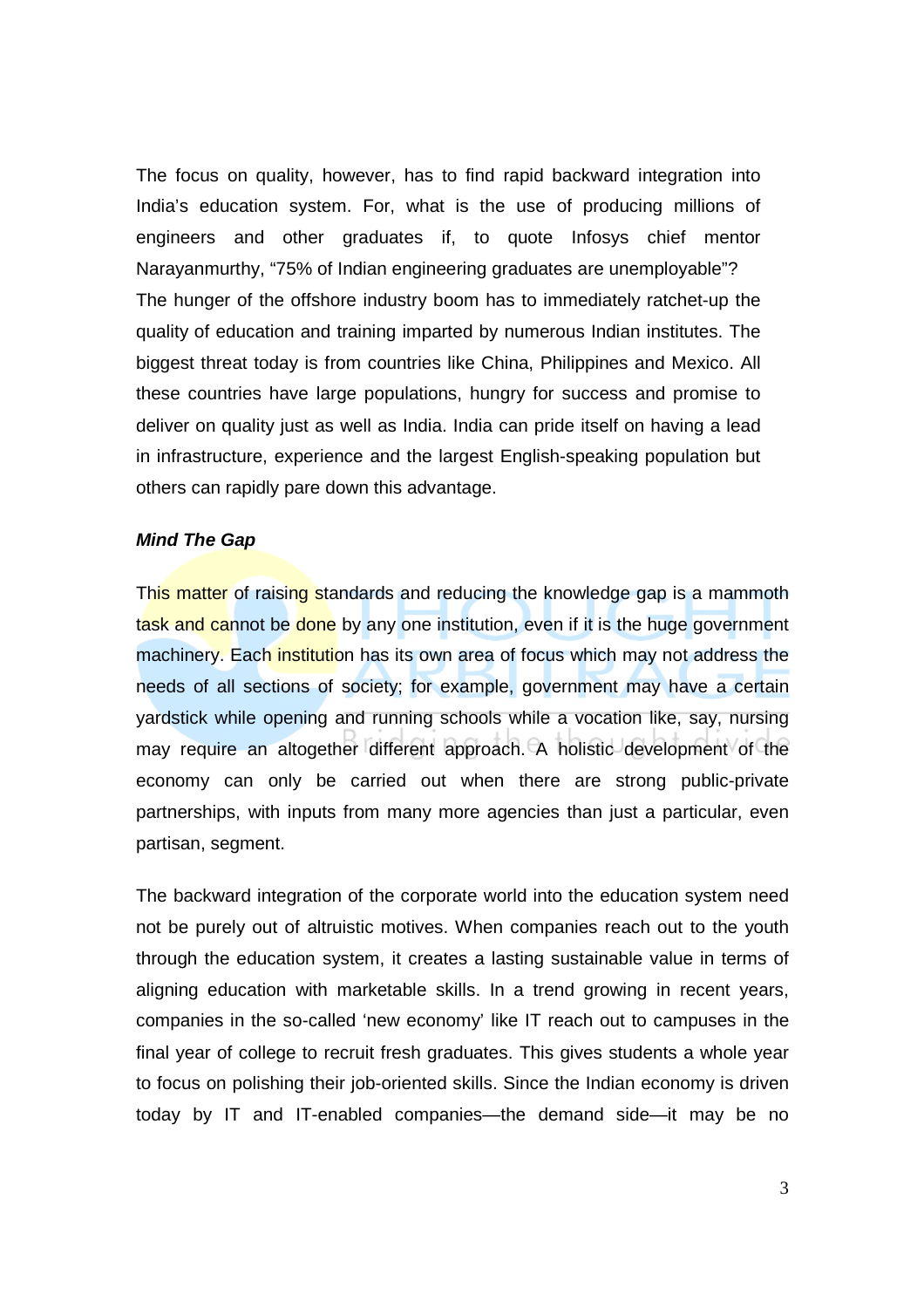coincidence that the number of engineering graduates far outweighs any other discipline. It should not come as a surprise that if medical tourism picks up pace as a major foreign exchange earner for the country, there will be many more medical and nursing schools—industry will just be adjusting the demand and supply side.

Shiv Nadar, the founder of HCL Group manages the trust which runs the SSN group of engineering colleges in Tamil Nadu, which are amongst the highest rated colleges in the state. The college provides for a stream of young and talented engineers –who are given the first right of refusal to work in HCL and related companies--. The Trust provides a number of scholarship programmes for the under privileged students to help them tide over the financial obligations while studying. A judicious mix of business acumen with social responsibility that complement each other and are mutually sustainable.

### **Filling The Gap**

This alignment of demand with supply by active intervention is the core of Corporate Social Responsibility (CSR). Corporate Social Responsibility (CSR) is in the realm of 'softer', voluntary approach to business regulation, where importance is given to consensual processes. The idea is that processes arising out of discourse that precedes consensus are far more sustainable, even superior, as compared to imposed or legalistic solutions that are often merely tolerated and not actually absorbed.

Simon Zadek suggests that CSR companies tend to move through various stages, described as 'defensive', in which they deny they are a part of the problem; 'compliance', in which they adopt a policy which is seen as a cost; 'managerial', in which the issue is embedded in their core management processes; 'strategic', where addressing the issue is seen as good for business and 'civil', where they encourage their peers to also address the issue. (Simon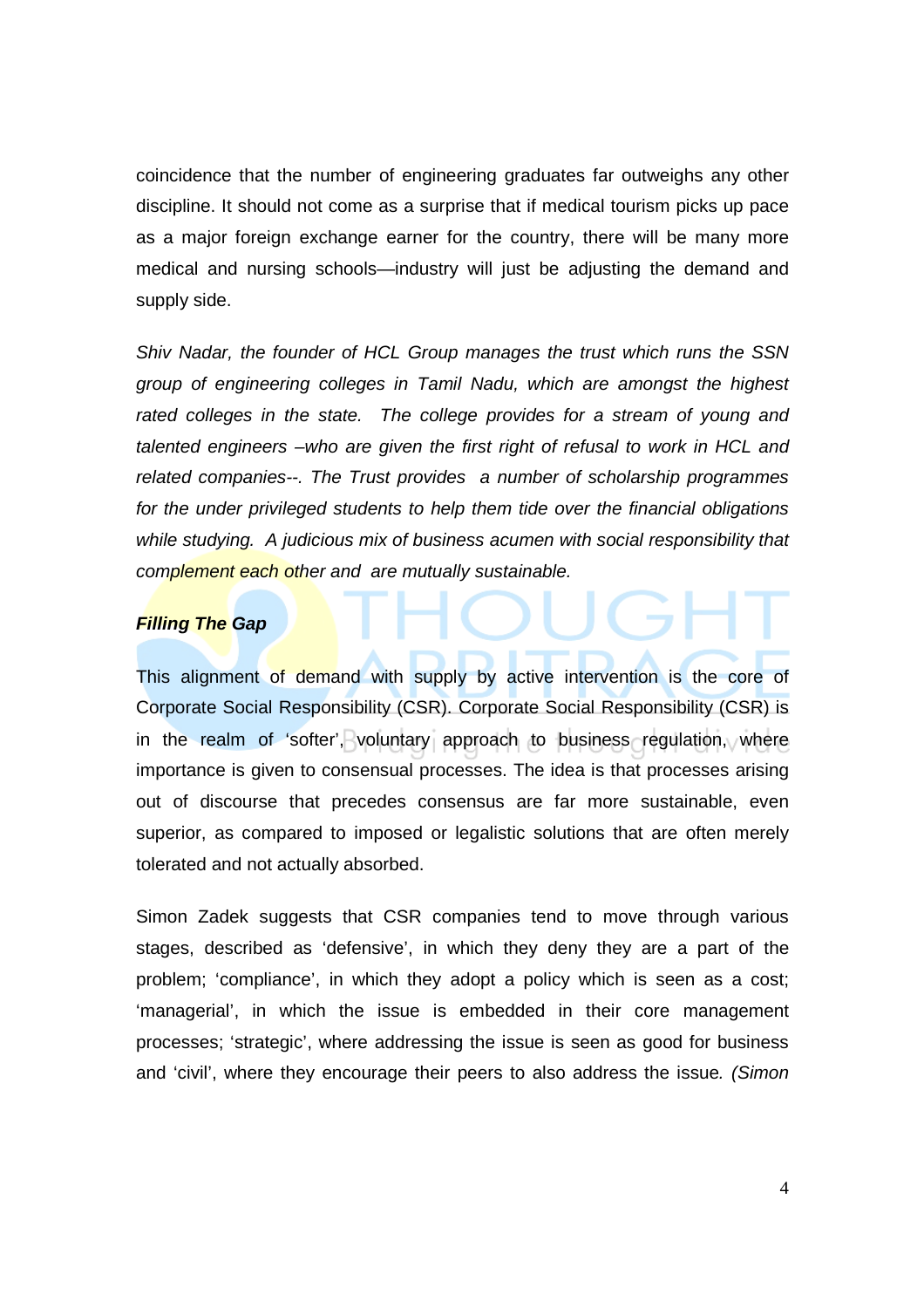Zadek, 'The Path to Corporate Responsibility", Harvard Business Review, December, 2004)

The issue of CSR will necessarily have to include social inclusiveness within it. Post-colonial Indian government has always believed that the sheer dimension of social and economic deprivation in India can be tackled only with the active support of business . And so, independent India set up public sector enterprises (PSEs) that were charged with the goal of employment generation and building infrastructure on an equitable basis across India. One may point out that due to this policy, PSEs are hardly buzzwords for economic efficiency or that with the onset of economic reforms, the role of the state as a preferred employer is being ceded to the private sector. But there is no denying the monumental work done by the public sector in building up infrastructure. If the private sector has to learn anything at all from the public sector experience in India, it would necessarily mean not overlooking the objective of economic efficiency while discharging social obligations.

Developing a corporate philosophy that addresses social obligations in line within its economic outlook is a difficult and demanding task—a task that only a few companies have achieved worldwide with any degree of success. But for those who do achieve that delicate balance, the rewards are immense and sustainable.

Tata companies have traditionally designated officers to conduct community work. In the 1990s, the group has developed a more proactive approach wherein specific employees identified by heads of HR would not just engage the community but also motivate other employees to become involved in community work on a group level. Through the Tata Corps of volunteers, Tata companies have a large pool of active volunteers who provide not only a reliable and knowledgeable resource base for social activity, but also lay the foundation for building high-trust communities. In an effort to improve the volunteering process and make it more effective, major Tata companies have instituted specific schemes for volunteering and keep a record of volunteering days on their data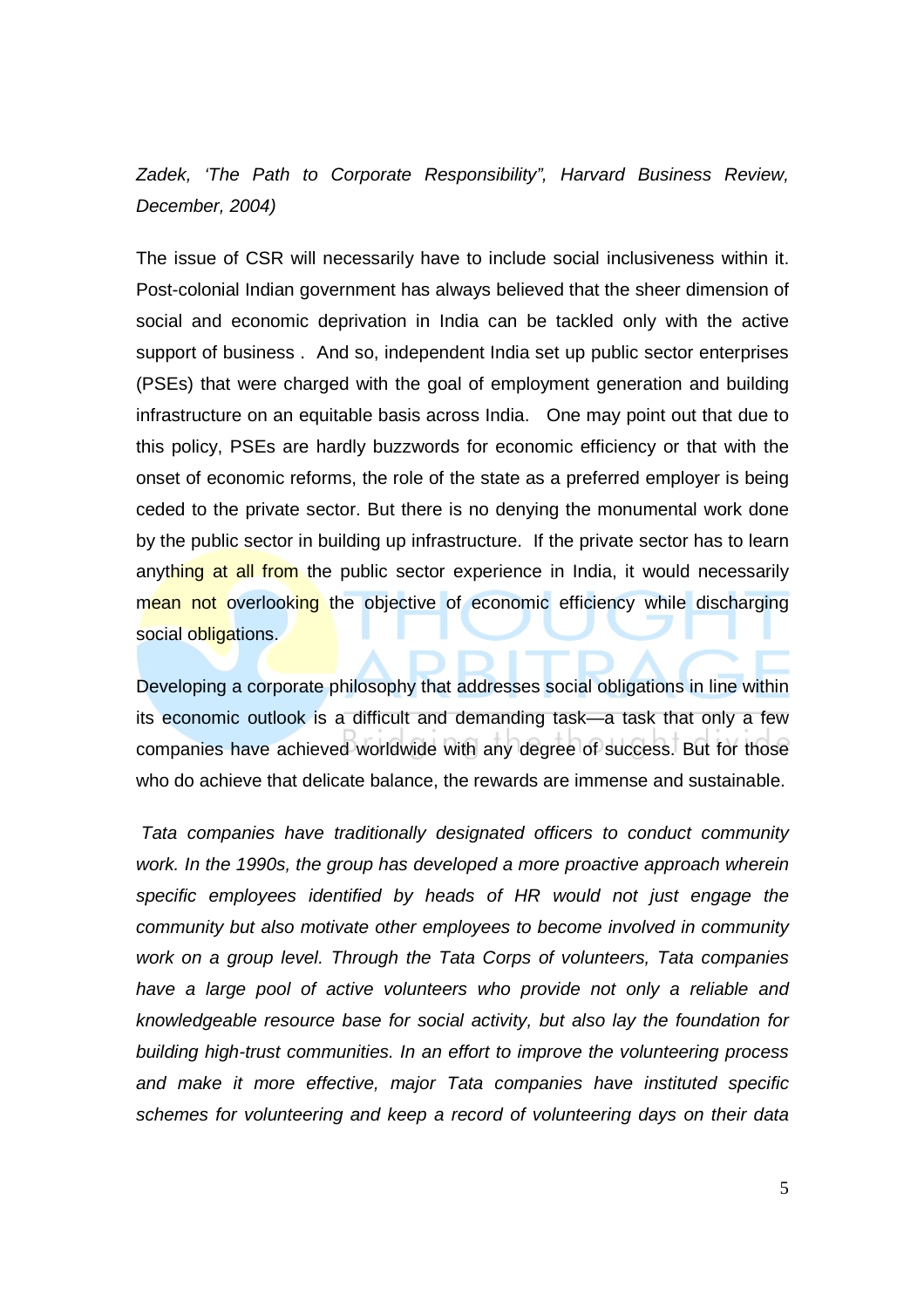banks. (Anant G. Nadkarni, 'From Social Responsibility to Development', Corporate Governance, Economic Reforms and Development, Oxford, page 238)

Companies must identify and develop a strategic imperative. Rather than set lofty multiple goals, which may not end up delivering quality performance on any segment, companies should focus on one main objective—much like a corporate vision statement that must remain uncluttered.

At SAP Labs India, in one of the CSR initiatives in the field of education, around 50 children are taught at a school opened by the HOPE Foundation in a neighbouring village of the company's campus in Whitefield, Bangalore. The company also funds job-oriented computer courses for older youth. It hopes through this initiative not merely to give underprivileged children a good education and nourishment but also to make a lasting contribution to the community. (http://www50.sap.com/company/saplabs/india/csr)

Most of the Indian corporate sector has moved from being a trading class of yore that passed for a business class.,. The transformation was primarily driven by the new generation businesses in technology segments, where motivated and highly educated young owners drove global businesses from India imbibing the principles of universal competition and values. Creation of a long term sustainable value of their enterprises presided over short term profits. The buzz from the earlier era of manipulation and exploitation of the system was overcome by an age of transparency. The markets responded by creating more wealth for companies doing their business honestly and that was a huge driver to stay and be clean. There is a growing awareness in the corporate sector of the fundamental importance of education in society and there are several corporate initiatives that seek to proactively intervene in uplifting the quality of the sector.

Tata Institute of Fundamental Research **(TIFR)** attempts the complex task of balancing the demand and supply side of its main input—scientists—by extrapolating available numbers of scientists in the country, matching these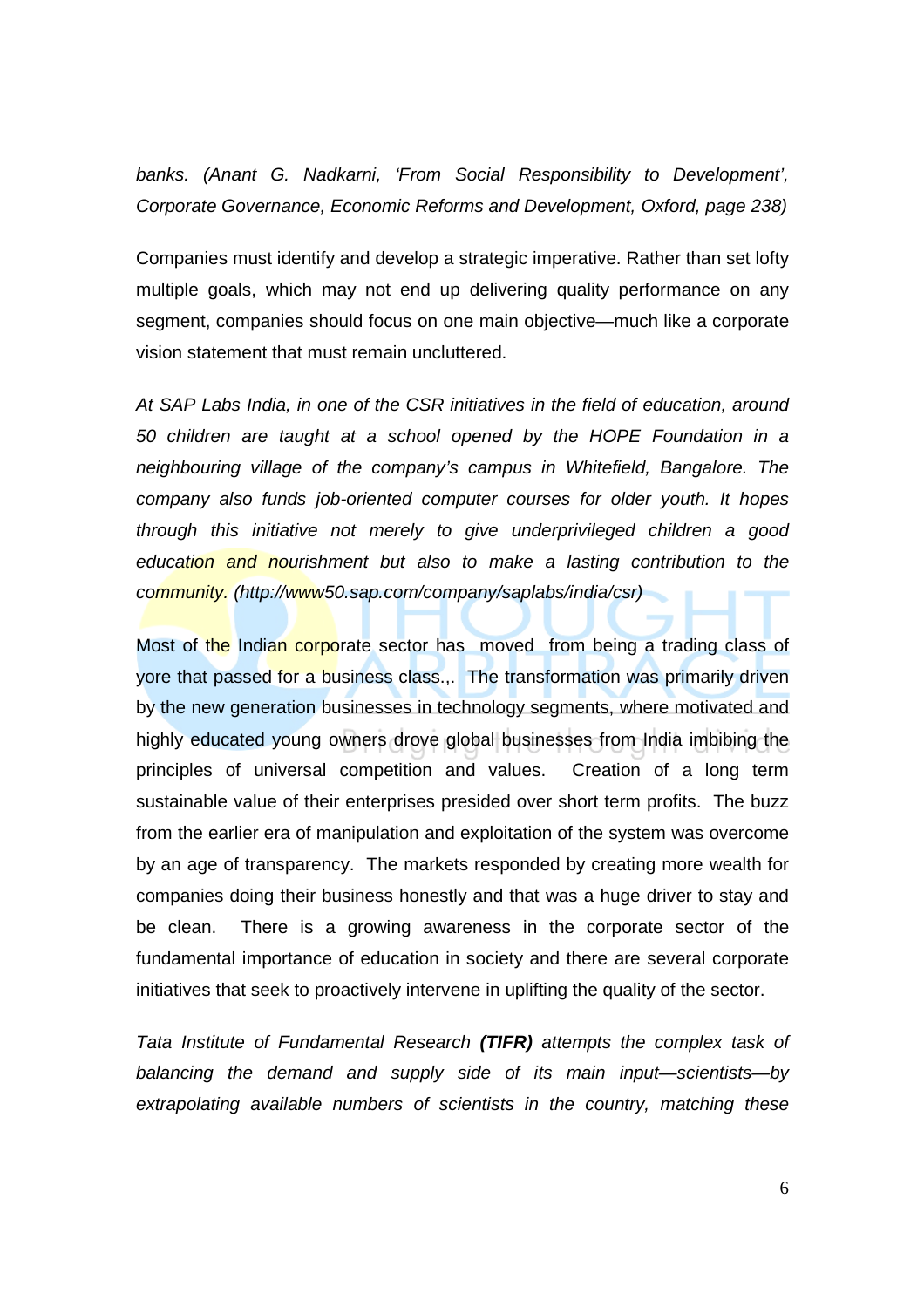numbers with their requirements and attempting to pro-actively bridge the gap. The chairman of TIFR, Prof.S.Bhattacharya admits that the country's education system is not in good shape, particularly the basic sciences. Leading institutions have been shortsighted in not engaging with the system and he says that the crisis of distressed university systems is one in which all of us have a part. For its part, TIFR is making a beginning by starting an integrated PhD programme for students—a grand cradle-to-grave programme for students from class 12 upwards. As a two-pronged strategy, first comes a 'nurture' progarmme for young students, followed by an advanced programme for graduates. The idea is to retain bright minds in basic sciences rather than allow them to drift to IITs, etc. because of better compensation. TIFR hopes to make basic sciences an attractive career for today's youth (it has obtained a deemed university status so that it can also award degrees) so that the country does not face a generational shortage of scientists. (Fanning The Spirit of Frontier Science, Prof S.Bhattacharya,

http://www.tata.com/0\_our\_commitment/community\_initiatives/institutes/tifr.htm)

## **Drastic Situations, Dramatic Responses**

It is a war out there—a war to capture global markets and if India is to be known as a knowledge economy, innovative, out-of-box solutions have to be found and implemented on a war-footing. Many believe that a major reason why WWII tipped in favour of England and the Allies was the role women played in German and English societies. While Hitler encouraged the ideal of a homemaker among German women, English ladies were at the forefront of society, working in factories, driving trucks and doing other heavy-duty work which ensured productivity of the economy and continued supply lines.

The government has to pro-actively play the part of an enabler and must come out with more flexible rules for appointing teachers and educators. Our school system is plagued with many deficiencies, not the least of which is a chronic shortage of teachers, and so, government may examine the minimum qualifying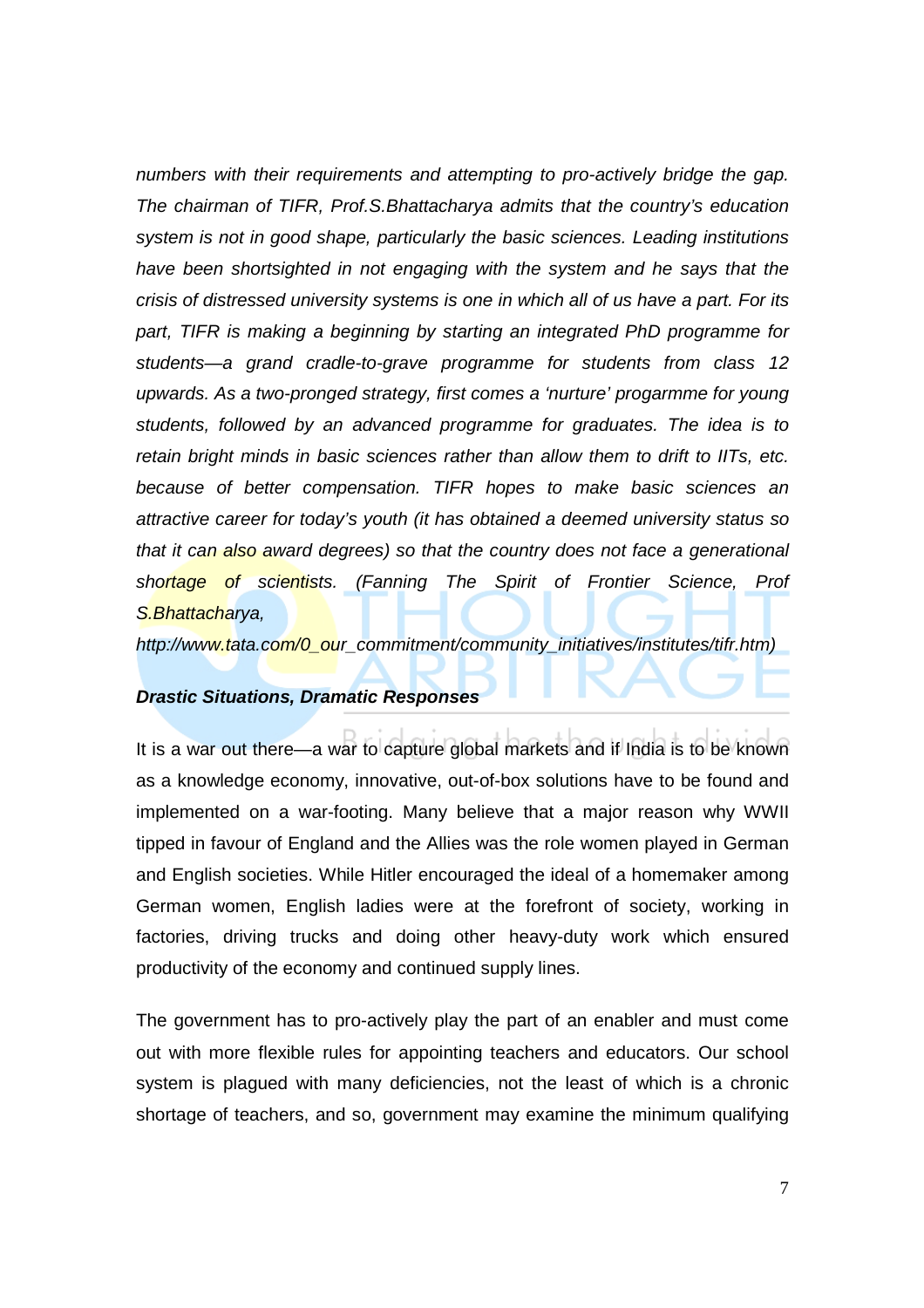rules for teachers. After all, teaching is not as complex a task as, say, that of a doctor and a person who has pursued higher levels of education without necessarily acquiring a teacher's degree is quite competent to teach that subject. As a suggestion, India has a huge army of homemakers who may be tapped into at least volunteer work to teach at neighbourhood schools. Besides, many professionals working in the corporate world would be willing to take up guest lectures as a measure of social service. With pro-active measures, the entire education sector can receive a boost and students will only benefit from such fresh inputs, buttressed with practical knowledge of the relevant industry. Government must also devolve authority for disbursing funds down the line towards grassroots level so that schools can decide on suitable compensation for services directly rendered to them and demand commensurate accountability.

#### **Do We Want To Commercialize Education?**

Companies are usually best suited to doing what they ought to do—running a business. Companies may also find it difficult to adopt an approach to education that is purely academic or altruistic and devoid of commercial interest. Education primarily involves abstract development of a student's mind and character that may transcend profit motives that companies so easily practice. Won't involving the corporate world in education then violate the autonomy of students and therefore the whole education system? Education, after all, is the only proven way to develop free and open societies where ideas and exchanges flow in an unfettered manner. If corporations are allowed unrestricted entry into schools and colleges, there is a real danger that young, impressionable minds will be unduly influenced and ideas will be one-dimensional, depending on the corporate point of view of the sponsor of one's school/college. This one-dimensionality will be totally detrimental to the very purpose for which such interventions are required since it will kill detachment and critical thinking that is so vital to growth. Further, unless a company achieves certain size and market maturity, it may not have too many resources to invest in making any kind of impact with its CSR policies other than a narrow commercial focus.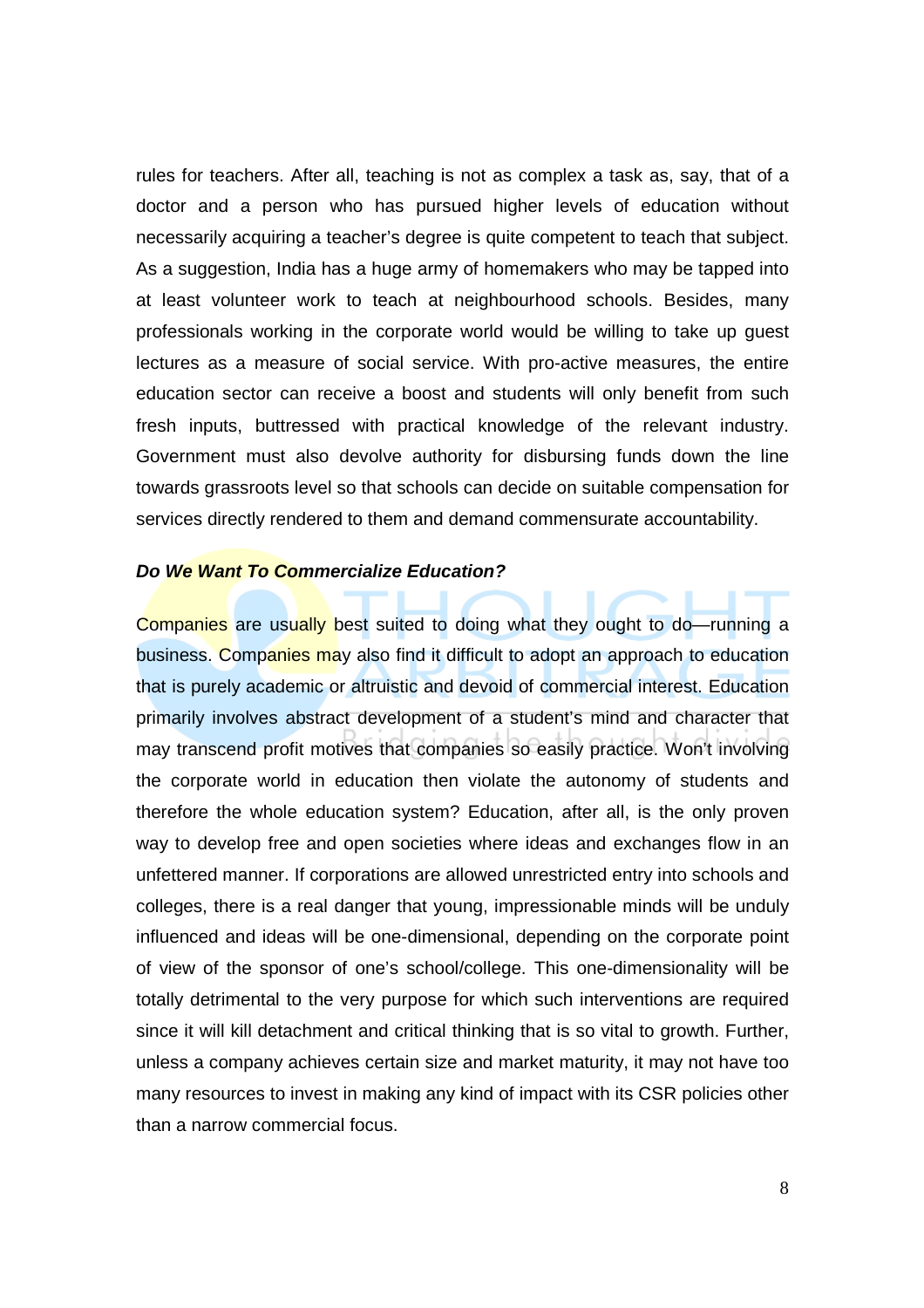Therefore, partnerships with non-governmental organizations (NGO) are an ideal mechanism to fulfill the social ambitions and obligations of enlightened companies. There are several NGOs who do commendable work and are run by devoted and dedicated people who may be more attuned to a particular kind of work. Such NGOs need finances and a mentor with strong linkages to help further their work. Increased business-NGO partnerships will help reduce social tensions that big businesses often face, being accused of pursuing commercial interest over community interest. Businesses, with their commercial background, can help to establish quick communication channels with various government authorities that can put community projects on a fast track, to everybody's advantage. Businesses can also help increase the level of understanding among intermediaries with direct dialogue.

The Azim Premji Foundation, set up by finances contributed by Azim Premji, Chairman of Wipro Corporation aims to significantly contribute to quality universal education by working in active participation with Government and other related sections of society. Programmes of the Azim Premji Foundation focus on "creating effective and scalable models that significantly improve the quality of learning in the school and ensure satisfactory ownership by the community in the management of the school". Azim Premji Foundation aims at building the future of India through transforming the lives of millions of children by catalyzing universalisation of elementary education. The Foundation works with government, particularly since they do not have a background in education. They hope to bring to the table passion, commitment, sincerity and integrity; result orientation; process orientation; credibility and brand equity; experience in IT, training and development and managing large initiatives; understanding of human resources development; and a burning desire of the team to make a difference. (Inputs from www.azimpremjifoundation.org and other websites)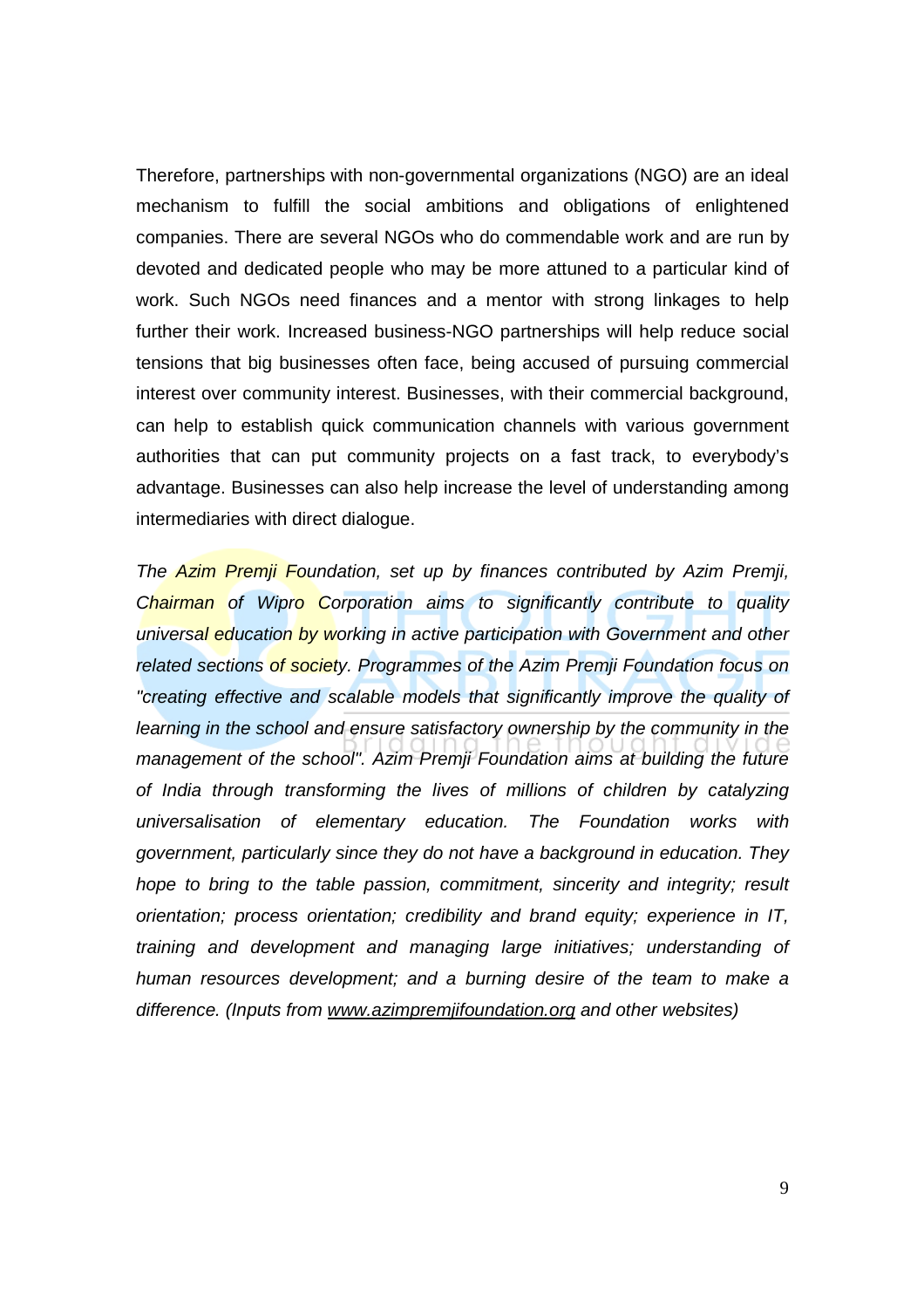#### **Inevitability of CSR**

It would be wrong to assume that basic structural contexts and trends associated with capitalism and corporate globalisation make a mockery of CSR—in other words, profit motive and shareholder interests are at odds with forms of dogooding that may be at variance with the reason for existence of a business, that is, maximizing shareholder wealth. There is certainly some validity to the assertion, tirelessly propounded by votaries of CSR, that there is a business case for CSR and scope for win-win opportunities related to improved social, labour and environmental performance, on the one hand, and competitive advantage, risk and reputation management, productivity gains linked, for example, to employee motivation and reduced staff turnover, and even cost reduction through aspects such as eco-efficiency, on the other hand (Porter and van der Linde, 1995; Holliday, et al, 2002)

In reality, it is a long distance that separates internalizing CSR practices throughout the organization and one where CSR practices are limited to specific ad hoc interventions. Inevitably, there is a scaling-up of voluntary initiatives, leading to a hardening of softer, voluntary approaches. As the benefits of internalizing CSR initiatives come into the public domain, these no longer remain voluntary and are considered par for course.

Because yesterday's theory is today's accepted management practice, companies that were lauded or rewarded at the stock markets for pioneering philanthropic investments—call it corporate social work—may find that such work is no longer voluntary and investors consider such investment as the minimum acceptable standards. There is a subtle but sure shift from CSR to corporate accountability with underlying tones of regulation and minimum codes of accepted corporate behaviour. This expected behaviour, then, applies to a broader range of companies rather than simply those that choose to adopt voluntary practices.